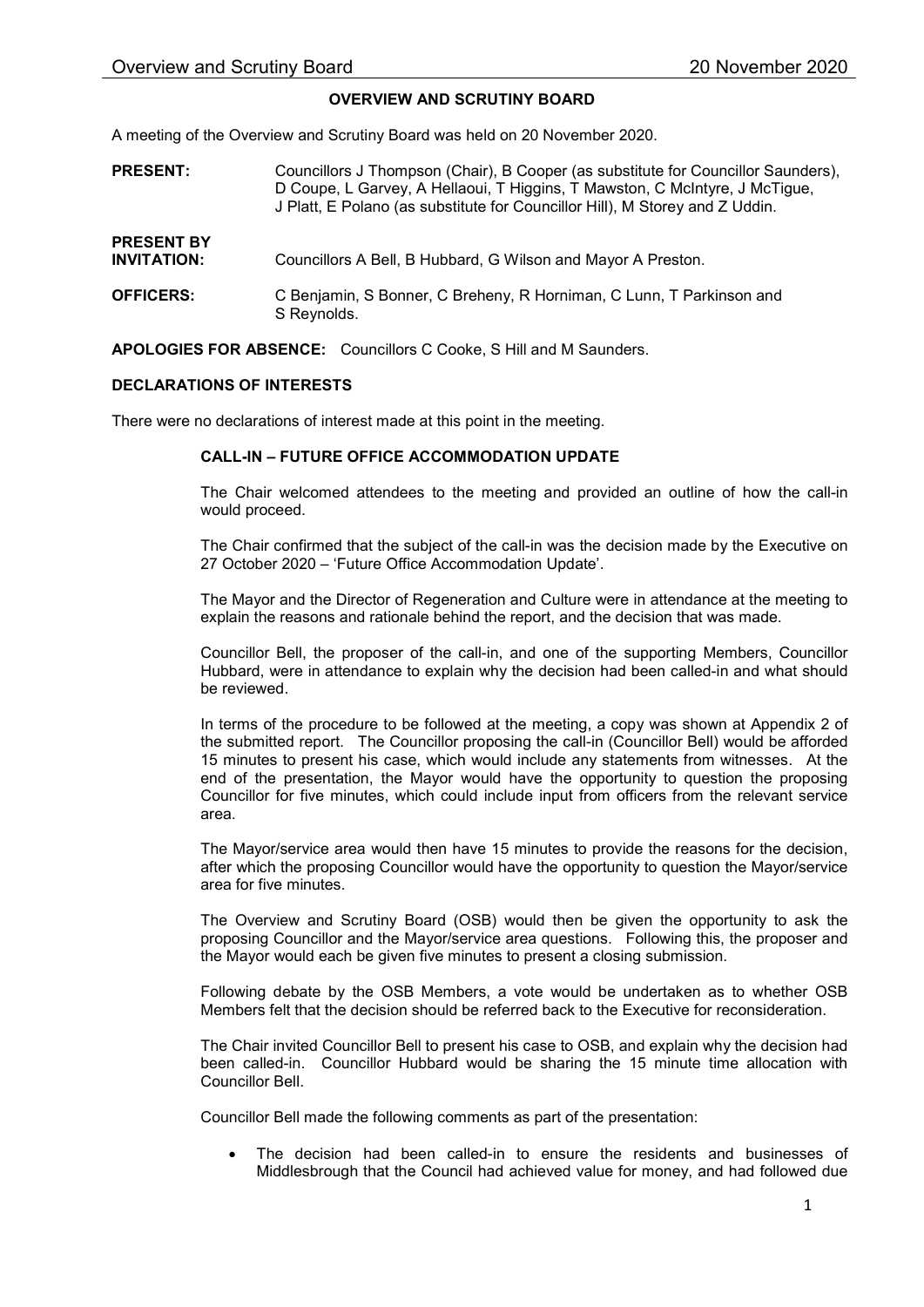process.

- The Council's value for money statement in the annual accounts was unacceptable.
- It was felt that the decision was taken improperly and without sufficient information to provide validity. The decision concerned spending over £150,000 of Council Tax payers' money, and no information was provided in respect of:
	- 1. Why the cost may be over £150,000;
	- 2. What the exact cost would be;
	- 3. What the money was required for;
	- 4. What the money would be spent on or how;
	- 5. What would be achieved on the spend; and
	- 6. No alternatives to spending £150,000 were provided. No options exploring other ways of achieving the aim stipulated in the report were provided.
- It was felt that, without the basic information described above, it was not possible for Members to be assured of correct decision-making, and value for money could not be demonstrated.

In terms of the value for money aspect, Councillor Hubbard was invited to speak in favour of the call-in and made the following points:

- The term 'qualified' in accounting terms was not a good term. The term 'qualified' was usually viewed as one with positive connotations, e.g. 'a qualified Doctor', but in audit terms was negative.
- In previous years, Middlesbrough Council had had its accounts qualified due to value for money. Councillor Hubbard felt that, firstly, Councillor Bell was correct in his concerns that he was trying to protect public funding and achieve value for money for the tax payer, and secondly, he was trying to protect the Council from having its accounts qualified.

At this point in the meeting, the Chair invited the Mayor to pose factual questions to the call-in proposers, of which there were none.

The Chair invited the Mayor to present the case for the Executive; the following comments were made:

- This was an important and positive process and the challenge was welcomed.
- It was felt that the call-in was partly built on a misunderstanding that £150,000 was going to be spent; what was actually being sought was the right to use some money, up to a maximum of £150,000.
- In terms of context, it was explained that a new development had been built in Centre Square, which was located next to the Civic Centre. There had been plans to move all Council staff into that building, however, the decision was taken, in light of the public's interest and finances, to halt that move and instead market that building for commercial use. Subsequently, two tenants for the buildings were found: First Source and Causeway. The decision had created jobs in the Town Centre and provided opportunity for the Council to generate income, but it was acknowledged that staff did need to move.
- It was felt that the Civic Centre was no longer fit for purpose. In relation to COVID-19 and going forward, it was unknown at present as to what the demands on office accommodation would be. Reference was made to work undertaken two/three years previously in respect of office accommodation requirements, which had now changed significantly. It was indicated that the cost to move the Council would potentially be circa. £40m, and therefore careful planning was imperative to ensure that public finances were well spent, that the building was environmentally sensitive, and offered a positive place to work. It was felt prudent to spend circa. £100,000 (a quarter of one percent of £40m), on contracting professional consultancy services with the expertise to examine all of the options available, and identify the most appropriate. To not spend this money would result in the commissioning of a circa. £40m building that may not be appropriate to the Council's needs, may not be in the correct location, lack environmentally friendly credentials, and may not last a sufficient period of time.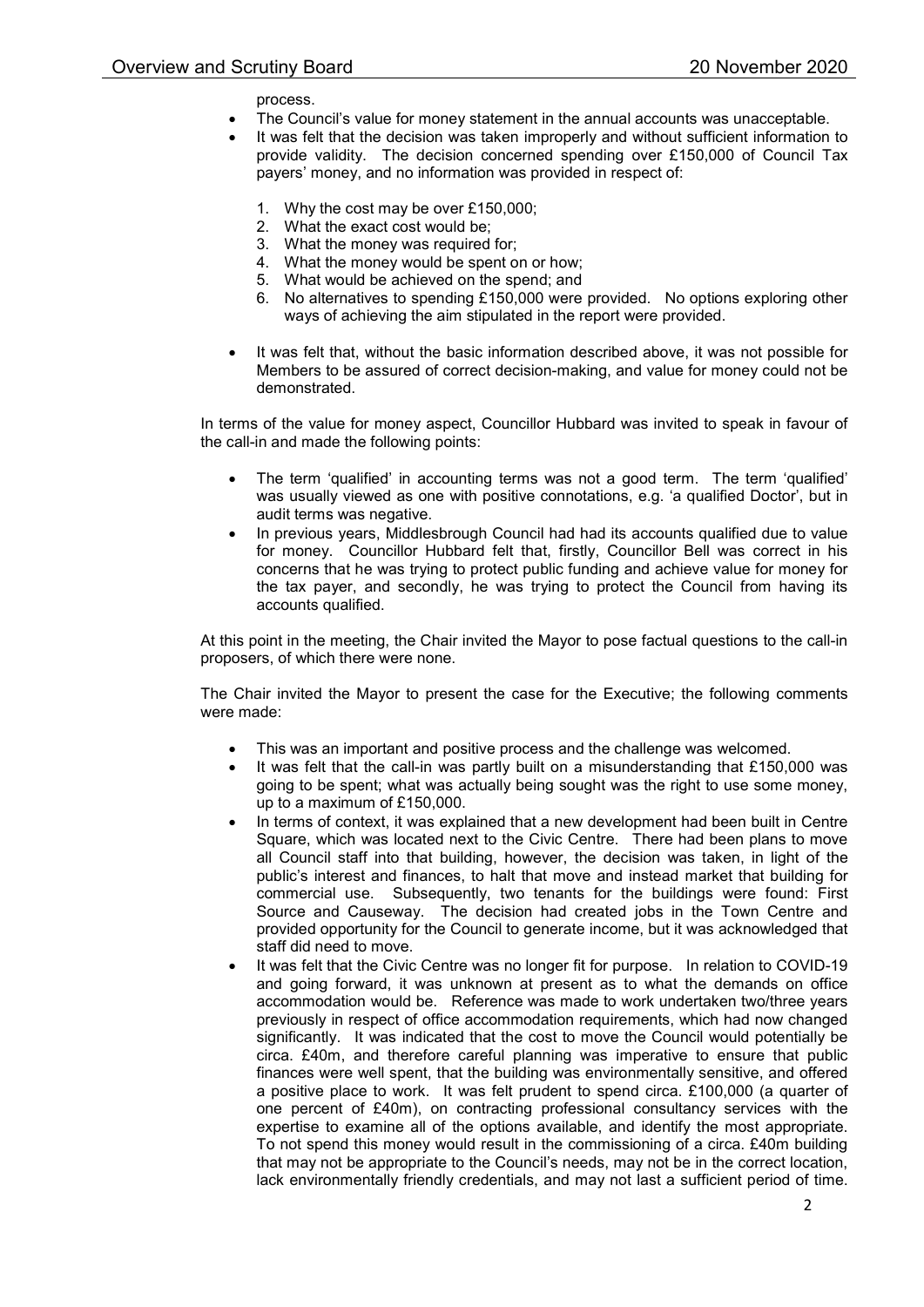It was acknowledged that additional spend may be required, which was why a figure of up to £150,000 was being requested.

At this point in the meeting, the Chair invited Councillor Bell to pose any factual questions to the Mayor.

Councillor Bell commented on the unknown state of affairs at the present time; owing to COVID-19 the requirements of office accommodation could not be determined. It was hoped that when the COVID-19 situation did improve, the requirements around office space would become clearer, and it would therefore be prudent to pause this work until that time. To undertake research/evaluative work now would not provide value for money. Reference was made to the current condition of the Civic Centre, and to the proposed move to Centre North East. It was queried why Council staff were not being used to undertake the process of evaluating new offices, rather than appointing external consultants. In response, the Mayor advised that Council staff would potentially be used for some of the work. It was reiterated that expenditure of up to £100,000 was anticipated, although £150,000 was being requested in order to accommodate increased spends. It was recognised that the Civic Centre was no longer fit for purpose, and reference made to research that demonstrated that working in good buildings increased productivity. Consideration was given to the potential cost to Council Tax payers over the last 20 years in maintaining an environmentally inefficient building, but also in terms of staff absence. It was indicated that a move was unavoidable, and to delay commencing this process would be inappropriate. It was explained that this money would need to be spent regardless of when the project commenced, and to delay the process for a significant period of time was therefore unnecessary. It was indicated that some of the work could be completed in-house by Council employees, but elements requiring more specialist knowledge would require input from external sources.

At this point in the meeting, the Chair invited OSB Members to ask questions of both Councillor Bell and the Mayor.

A Member requested clarification on how the £100,000 (potentially up to £150,000) would be spent. In response, the Mayor explained that when developing a building for circa. £40m, between £4-6m would be spent on consultation, which included cost consultants, architects, planners, designers, etc. This spend would be part of the £40m total. It was indicated that in order to ensure a building fit for purpose, to achieve value for money for the Council and Council Tax payers, and to achieve the highest staff productivity, this money needed to be spent in procuring the best advice from the most appropriate sources. The Mayor highlighted that he had neither priced any consultant nor negotiated any contracts with any consultants, and there was no particular work or building currently in mind. This procurement work would be undertaken by Council officers.

A Member sought clarification from Councillor Bell as to whether he would be prepared to have £100,000, or up to £150,000, spent at a future time, when there was more certainty around the need for office space. In response, Councillor Bell made reference to his previous enquiry of the Mayor around the utilisation of in-house Council employees to undertake research/evaluative work. It was felt that Council employees could be used; £150,000 to be spent on consultants for option appraisal purposes was a lot of money. It was indicated that the requirements around office space were unknown at present and that a pause in proceedings would be preferred (so as to avoid the need of revisiting option appraisal work post-COVID-19). It was felt that in-house staff should be used wherever possible in order to save on cost; expenditure of £150,000 did not offer value for money. The Mayor clarified that the purpose of this work was not to guesstimate staff levels at a specific point in the future, but was instead concerned with establishing the most appropriate design for a building (its shape, locality, facilities, etc.), and then scale up from there. This was the beginning of a three year process and plans could be adjusted as the project developed. Essentially, the money needed to be spent, and could not be saved through delaying the start of the project.

A Member made reference to the Civic Centre and queried whether a survey had been completed as to its current condition and potential lifespan. In response, the Mayor advised that consultants will have reviewed the building in the past. The Director of Regeneration and Culture provided details of the work carried-out to date, together with potential next steps. A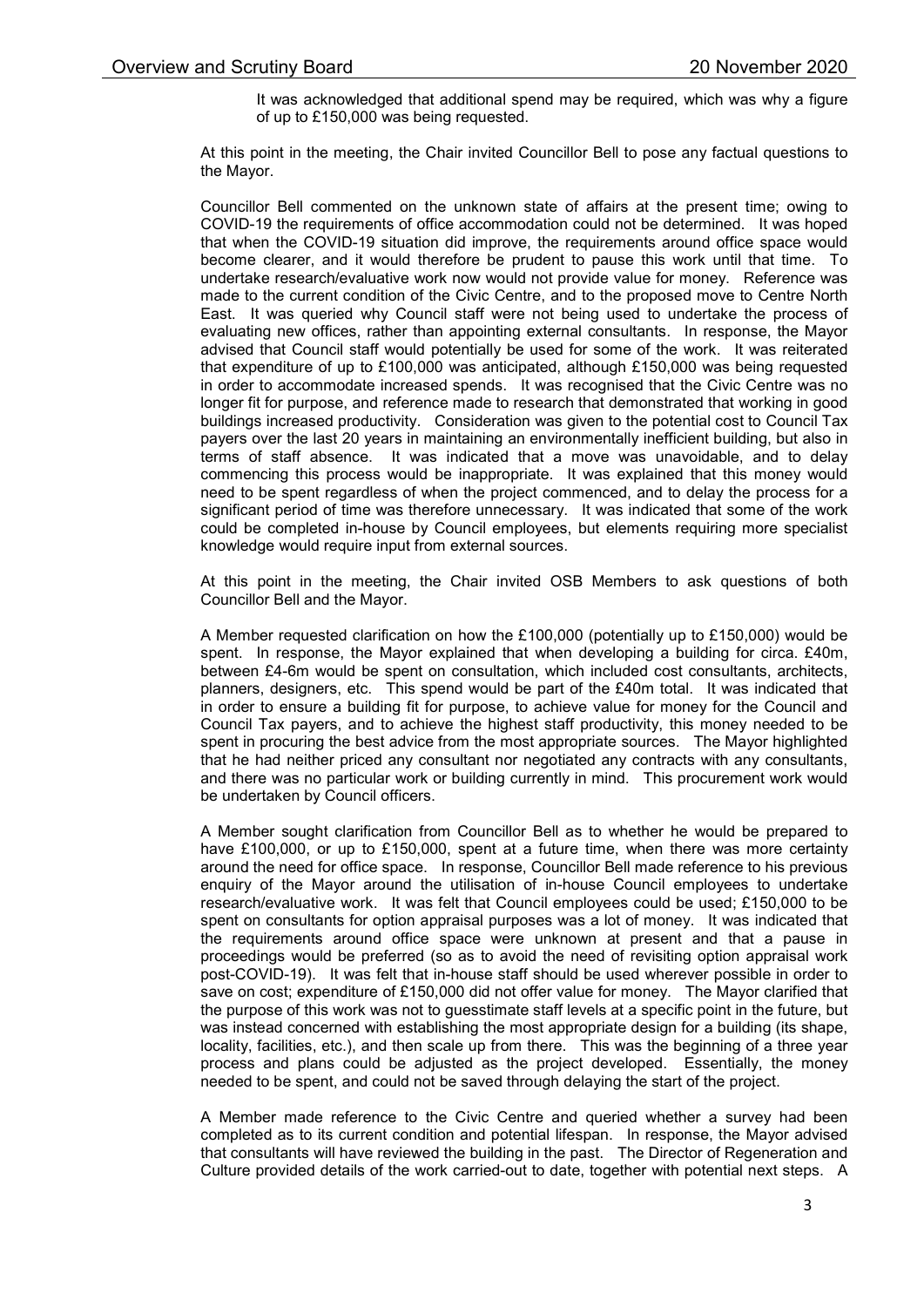lot of examination work around the different options available had been undertaken previously, which had included completion of relevant surveys and consideration of the future maintenance liability of the Civic Centre. This was then compared against various options, including new builds, and this was how the decision regarding a potential move to Centre North East was reached. As the Council would no longer be moving to Centre North East, further work was now required. Details were provided in relation to the comparative analysis work undertaken in respect of different accommodation options. In terms of the previous work carried-out in respect of the Civic Centre, this would be revisited again because things will have changed. This would be a key factor in any options appraisal work carried out. The Mayor felt that the Civic Centre was no longer fit for office use, unless the same amount of money for a new build the same size was spent on it. Mention was made of alternative uses; the Council had been advised that the building could potentially be converted for residential use. In response to a supplementary question, the Director of Regeneration and Culture confirmed that the previous report regarding the Civic Centre could be provided. There was no categorical lifespan determined, but that report would be circulated to all Members of the Board for information.

A Member referred to a previous report prepared in respect of the Civic Centre, which suggested that expenditure of £1.7m was required for immediate maintenance improvements to make it fit for purpose. Further, almost half of the total maintenance improvements required to make it a suitable building for staff would need to be spent in the first five years, and would cost £6.4m. Consideration was given to the current condition of the building, with reference being made to the presence of asbestos, a lack of disabled toilet facilities, a lack of fire escape refuge space, and poor air conditioning/heating systems. It was queried why an assessment of how long the delay might be with the £150,000 being spent was not included in the report, and why financial details regarding the upkeep of the Civic Centre for the time taken to reach the end of this project were not included in the report. In response, the Mayor acknowledged that it was possible that more information could have been included in the report in terms of timescale/delay information, although it was felt clear that if plans for development of a building were in progress, then this was at an early stage. Construction of a new building would take between one and five years, and therefore it would be a few years before Council staff could move in. The Member accepted this view, but commented that in reports such as this, it was important to ensure that as much detail as possible was included, and that the terms and language contained within these were clear and appropriate.

A Member referred to the comments made regarding staff productivity and highlighted that Council staff would now be working in the Civic Centre for potentially three or four more years. In reference to the condition of the building, it was queried what message would be conveyed to staff in this regard. In response, the Mayor felt that the decision to halt the move from Civic Centre into the new building was 100 percent correct, as it had created jobs in the Town Centre and ensured that public finances had been cared for. It was explained that Council staff were important, but Middlesbrough as an entirety needed to be cared for. The fit out for the building for Council staff would potentially have been £2-3m plus, and whether it would have been suitable for the Council's requirements was unknown. It was highlighted that Council staff deserved a good building to work in; the message to staff would be that the most intelligent, welcoming, friendly, social and affordable building, with excellent green credentials and longevity, which the whole of Middlesbrough could be proud of, would be provided.

A short discussion took place regarding Council staff, many of whom were committed and hardworking, and who deserved a positive environment in which to work. The Mayor highlighted that he needed to decide what to do in the best interests of both staff and the whole of Middlesbrough.

A Member agreed with the view that it would be prudent to delay spending the money until the situation with COVID-19 had improved. It was queried how the £150,000 would be spent. In response, the Director of Regeneration and Culture explained that the reason why there was no information detailing this in the report was because it largely depended upon what potential options were pursued. If, for example, refurbishment options were shortlisted, this would require expenditure on testing the condition of the pre-existing building (such as checking the structure and foundations, operation of the lifts, etc.). Alternatively, if examining the option for a new build, the money would be spent on such aspects as design for mechanical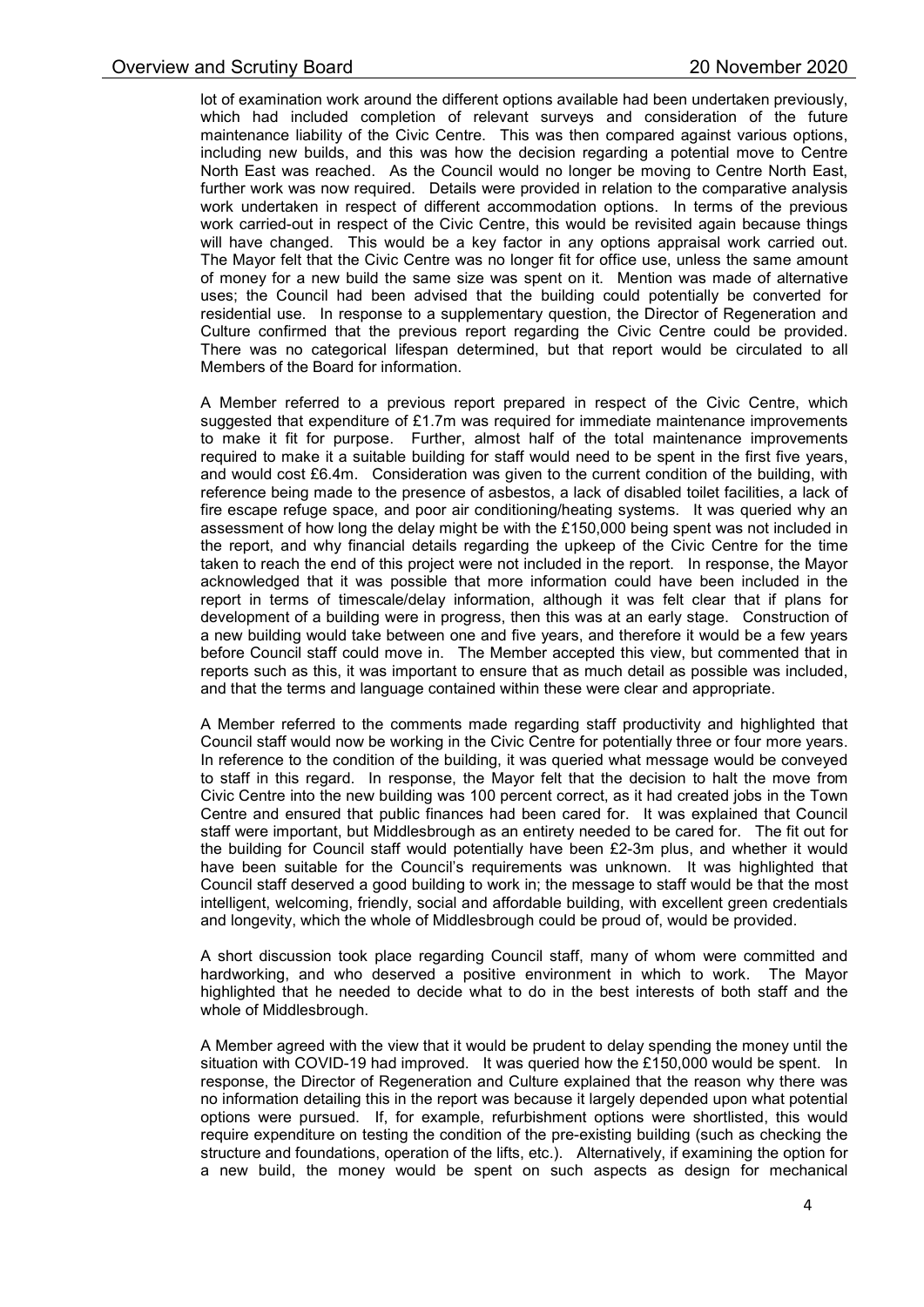engineering. Therefore, a breakdown of spends could not be provided until the work to narrow down the options had been completed. Expenditure on external consultancy services would only be made when it was necessary to evaluate specific projects, once the options had been narrowed down.

A Member queried insurance cover in relation to external advice being sought, in particular, whether the Council would be covered if poor advice/practice resulted in significant financial expenditure for the Council. Supplementary to this, it was also queried whether, if this were not the case, would it be more appropriate to spend the money on in-house training to ensure receipt of a full and factual internal report. In response, the Mayor confirmed that anybody providing professional services was legally required to, and almost certainly would have, professional indemnity insurance in place, which would allow for any large financial claims to be made against the providers' insurers. In terms of training Council staff to undertake the work, it was felt that this could happen, but as these skills were so specialised and used so infrequently, it was not felt to be a viable option for a Local Authority of Middlesbrough's size to do.

In response to an enquiry regarding the maximum period of time that this expenditure could be delayed for, the Mayor advised that nothing could be gained in delaying this decision, as the money would need to be spent regardless, whether in six months' time or two years' time. To delay this would also mean a delay to staff moving to a more pleasant and environmentally efficient building. Consideration was given to the timeframe as to when in-house work would be undertaken, when external consultancy work would commence, and what tasks would be involved.

A Member referred to value for money and queried Councillor Bell's perspective on this. In response, Councillor Bell indicated that this was about ensuring that the residents of Middlesbrough received value for money in respect of their Council Tax payments and, on this occasion, it was felt that this was not being achieved. The COVID-19 pandemic currently continued, and it was felt that, to ensure value for money, this decision/expenditure should be halted until it was known exactly how many Council employees would be moved into offices, working from hubs, and working from home.

In response to an enquiry regarding major capital investment projects and engagement in a full and detailed viability study as a starting point to ensure successful delivery, the Mayor indicated that it was critical that, prior to engagement in any significant project, supreme confidence in doing the right thing was a necessity. This included risk awareness, consultation with stakeholders, etc. Regarding viability, it was important to look at a project carefully, seek advice from experts, seek challenge from other people, and work out whether it was a good and sensible thing to do.

A Member made reference to the Mayor's previous comments regarding potential conversion of the Civic Centre for residential use, and queried whether further details could be provided regarding this. In response, the Mayor advised that Middlesbrough Council had not commissioned or solicited any work. Two private developers had independently approached Council officers and suggested that they would be interested in converting the Civic Centre. They had undertaken their own work and studies, looked up plans and believed there was some viability there.

A short discussion ensued regarding Council staff. The Mayor reiterated the view that many were committed and hardworking and deserved a positive environment in which to work.

At this point in the meeting, the Chair invited the Mayor to present a closing submission. The following points were made:

- The Mayor thanked the Board for the opportunity to attend this meeting.
- It was hoped that the situation had been clarified, and emphasised that this decision needed to be progressed with some speed, but would not be rushed. The money needed to spent wisely, and investment made for a sustainable viability.
- The building needed to be environmentally sustainable and needed to ensure that it offered staff a positive working environment.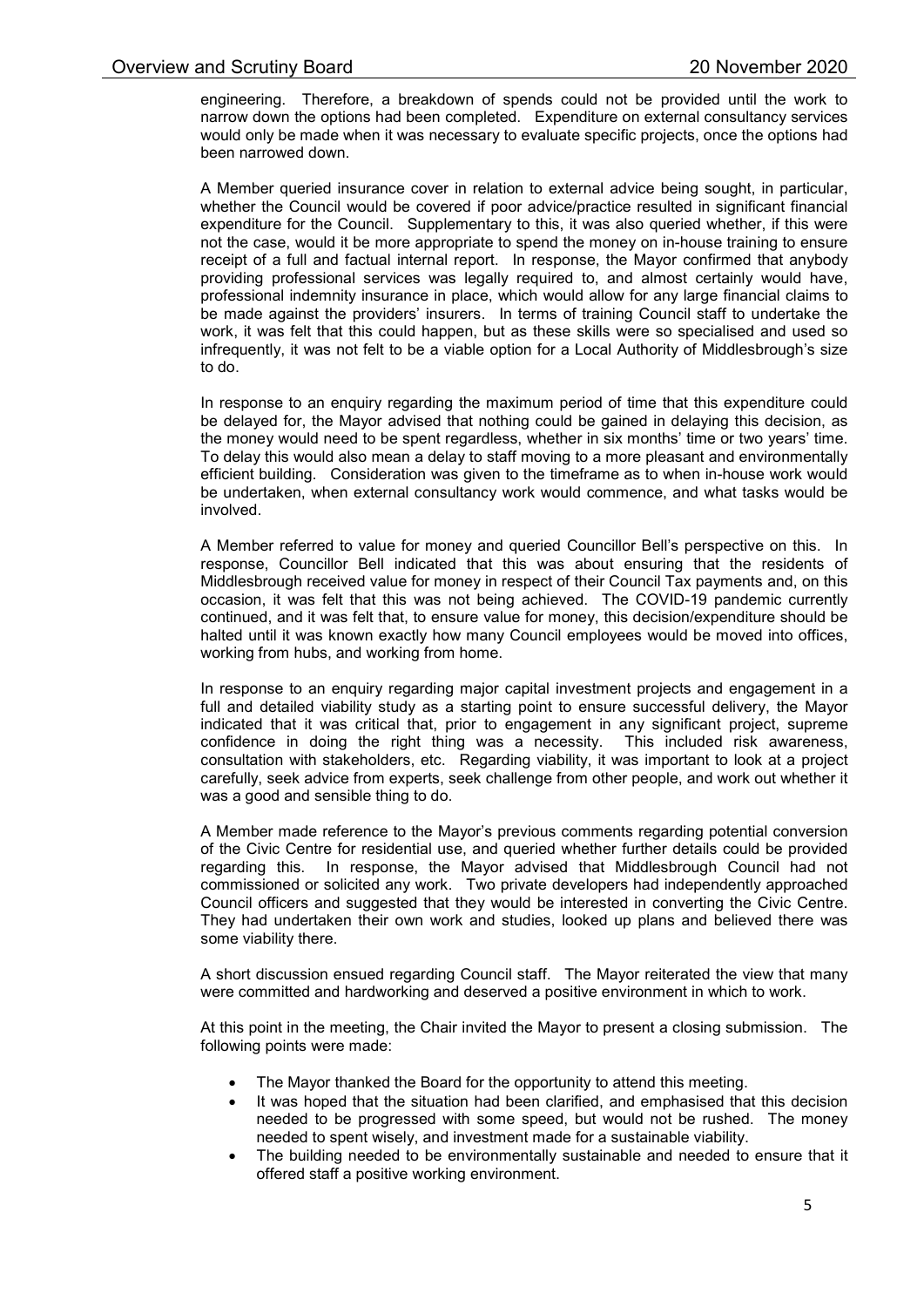To achieve these objectives, some financial expenditure was required, and it was felt better to spend it now, as it would need to be spent irrespective of time frame.

At this point in the meeting, the Chair invited Councillor Bell to present a closing submission. The following points were made:

- Councillor Bell thanked the Board for the opportunity to attend this meeting.
- It was felt that expenditure of the monies in procuring consultants should be delayed for a period of six months, pending the current situation regarding COVID-19.
- In the interim period, internal personnel could look at certain aspects of offices in the town, or desired locality, and then in six months' time, when there was potential clarity as to office space requirements for the Council, proceed with this then.
- It was felt that the best option would be for the Council to fund and build a new office, as this would negate the need for rental payments to an external developer/landlord, but also potentially build some additional offices as necessary to allow for these to be rented out (and therefore generate income for the Council).

At this point in the meeting, the Chair invited the OSB Members to debate the information provided. The following points were made:

- A Member commented that if the report contained more information regarding context and historical background (including, for example, details about previous studies that had been undertaken; the current condition of the Civic Centre; and the importance of moving staff from the Civic Centre), that would have provided Members with an enhanced viewpoint to review the options available and to understand the importance of finding a new place for staff to work.
- A Member felt that further detail was required in respect of the report and supported the view that the decision be referred back to the Executive for reconsideration of a further, clarified, report.
- A Member agreed with the viewpoints of other Members, but felt a more detailed report ought to be prepared, with a more detailed explanation of where the money was needed with regard to consultants, and what work could and could not be completed in-house.
- A Member commented upon the importance of options appraisal. It was felt that expenditure up to £150,000 would be acceptable, if required, but option appraisal was a necessity to achieve value for money for the Council and for the people of Middlesbrough, and to ensure that the building moved to was fit for purpose.
- A Member agreed that further detail was required in a report of this nature, in particular details pertaining to financial expenditure of such large sums. It was felt that additional information as to background, context and options appraisal was required for this report, and reports of this nature in the future, so that decisions could be taken.
- A Member acknowledged the importance of progressing with the work, but also the view of increasing the detail within the report. All sides of the argument were understood, but it was felt that the sooner new premises were provided for staff, the better. The money had already been budgeted specifically for this project, and this needed to be understood.

At this point in the meeting, the Chair advised the OSB Members that a vote on whether to refer the decision back to the Executive would be undertaken. The decision to refer the decision back to the Executive was unanimous.

The Board was of the view that the original report to the Executive did not contain the sufficient level of detail required to make an informed decision, and therefore as part of its referral, the Board proposed the following recommendations to assist the Executive:

- 1. That the report be revised to include further clarity, for example, about where the funds citied would be spent; and
- 2. That additional contextual information be provided in the report, as this would be beneficial to explain the background of the original proposal and subsequent decision.